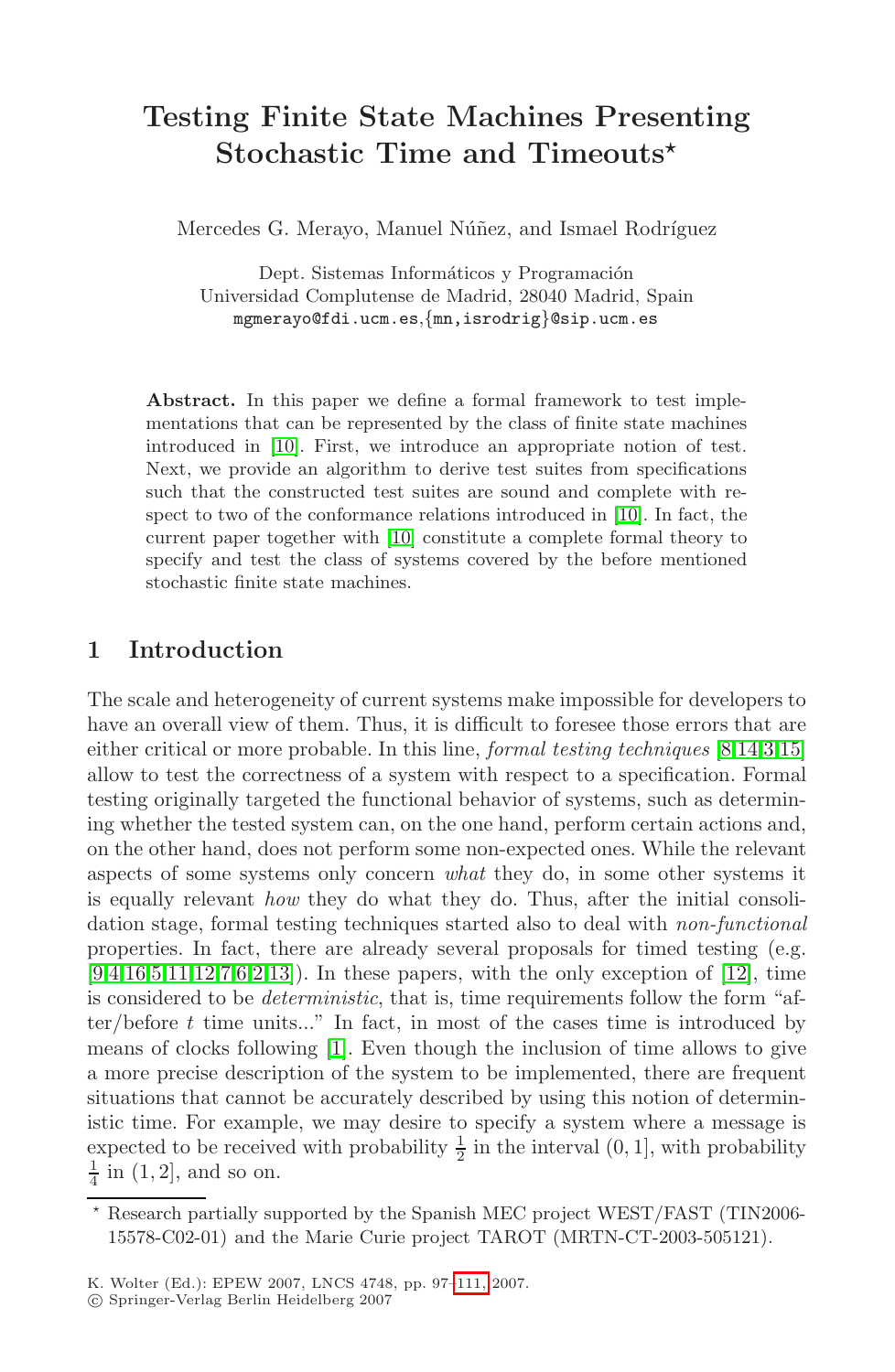In order to use a formal technique, we need that the systems under study can be expressed in terms of a formal language. A suitable representation of the temporal behavior is critical for constructing useful models of real-time systems. A language to represent these systems should enable the definition of temporal conditions that may direct the system behavior, as well as the time consumed by the execution of tasks. In this line, the time consumed during the execution of a system falls into one of the following categories:

- (a) The system consumes time while it performs its operations. This time may depend on the values of certain parameters of the system, such as the available resources.
- (b) The time passes while the system waits for a reaction from the environment. In particular, the system can change its internal state if an interaction is not received before a certain amount of time.

A language focussing on temporal issues should allow the specifier to define how the system behavior is affected by both kinds of temporal aspects. Even though there exists a myriad of timed extensions of classical frameworks, most of them specialize only in one of the previous variants: Time is either associated with actions or associated with delays/timeouts. In this paper we use the formalism introduced in [10] that allows to specify in a natural way both time aspects. In our framework, timeouts are specified by using fix amounts of time. In contrast, the duration of actions will be given by random variables. That is, we will have expressions such as "with probability  $p$  the action  $o$  will be performed before t units of time". We will consider a suitable extension of finite state machines where (stochastic) time information will be included. Intuitively, we will consider that the time consumed between the input is applied and the output is received is given by a random variable  $\xi$ . An appropriate notation for stochastic transitions could be  $s \xrightarrow{i/o} \xi s'$ , meaning that "if the machine is in state s and receives an input  $i$  then it will produce the output  $o$  before time  $t$  with probability  $P(\xi \leq t)$  and it will change its state to s'". The definition of conformance testing relations is more difficult than usually. In particular, even in the absence of non-determinism, the same sequence of actions may take different time values to be performed in different runs of the system. While the definition of the new language is not difficult, mixing these temporal requirements strongly complicates the posterior theoretical analysis.

As we have already indicated, this paper represents a continuation of the work initiated in [10]. In that paper we proposed several stochastic-temporal conformance relations: An implementation is correct with respect to a specification if it does not show any behavior that is forbidden by the specification, where both the functional behavior and the temporal behavior are considered (and, implicitly, how they affect each other). In this paper we introduce a notion of test and how to test implementations that can be represented by using our notion of finite state machine. In addition, we provide an algorithm that derives test suites from specifications. The main result of our paper indicates that these test suites have the same distinguishing power as the two most interesting conformance relations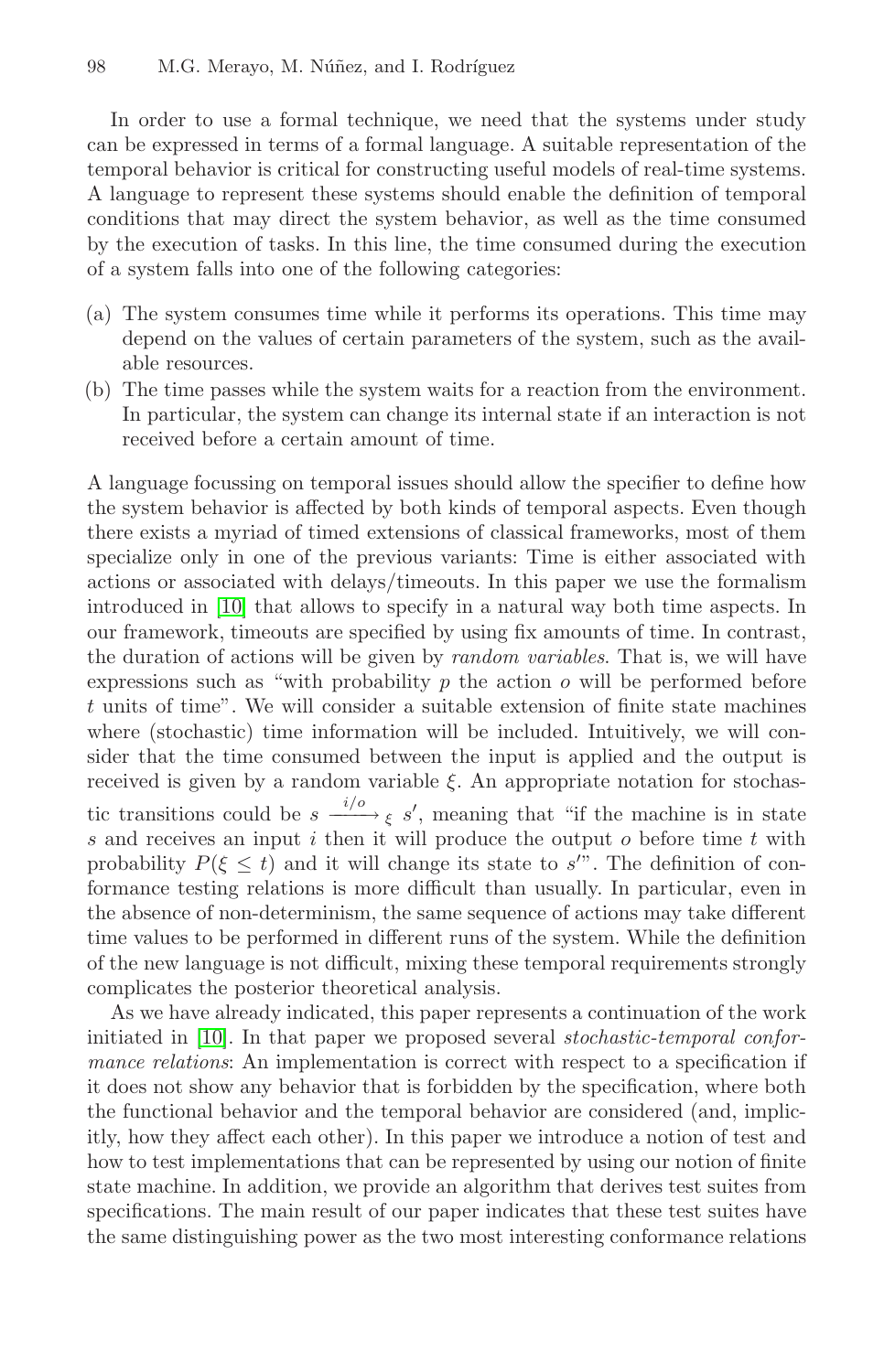pr[ese](#page-5-0)nted in [10] in the [se](#page-13-0)nse that an implementation successfully passes a test suite iff it is conforming to the specification.

The rest of the paper is structured as follows. In the next two sections we remind our notion of stochastic finite state machine and the two most interesting implementation relations introduced in [10]. In Section 4 we formally define a notion of test, as well as the application of tests to implementations and two notions of successfully passing a test suite. In Section 5 we present an algorithm to derive test suites and show that the derived test suites appropriately capture the relations introduced in Section 3. Finally, in Section 6 we present our conclusions.

## **2** SFSM**: A Stochastic Extension of the** FSM **Model**

In this section we introduce our notion of finite state machines with stochastic time. We use random variables to model the (stochastic) time output actions take to be executed. Thus, we need to introduce some basic concepts on random variables. We will consider that the sample space, that is, the domain of random variables, is a set of numeric time values Time. Since this is a *generic* time domain, the specifier can choose whether the system will use a discrete/continuous time domain. We simply assume that  $0 \in$  Time. Regarding passing of time, we will also consider that machines can evolve by raising *timeouts*. Intuitively, if after a given time, depending on the current state, we do not receive any input action then the machine will change its current state.

During the rest of the paper we will use the following notation. Tuples of elements  $(e_1, e_2, \ldots, e_n)$  will be denoted by  $\overline{e}$ .  $\hat{a}$  denotes an interval of elements  $[a_1, a_2)$ , with  $a_1, a_2 \in \text{Time}$  and  $a_1 < a_2$ . We will use the projection function  $\pi_i$ such that given a tuple  $\bar{t} = (t_1, \ldots, t_n)$ , for all  $1 \leq i \leq n$  we have  $\pi_i(\bar{t}) = t_i$ . Let  $\bar{t} = (t_1, \ldots, t_n)$  and  $\bar{t}' = (t'_1, \ldots, t'_n)$ . We denote by  $\sum \bar{t}$  the addition of all the elements belonging to the tuple  $\bar{t}$ , that is,  $\sum_{j=1}^{n} t_j$ . The number of elements of the tuple will be represented by  $|\bar{t}|$ . Finally, if  $\bar{t} = (t_1 \dots t_n)$ ,  $\bar{p} = (\hat{t_1} \dots \hat{t_n})$  and for all  $1 \leq j \leq n$  we have  $t_j \in \hat{t}_j$ , we write  $\bar{t} \in \bar{p}$ .

**Definition 1.** We denote by V the set of random variables  $(\xi, \psi, \dots)$  range over V). Let  $\xi$  be a random variable. We define its probability distribution function as the function  $F_{\xi}$ : Time  $\longrightarrow [0,1]$  such that  $F_{\xi}(x) = P(\xi \leq x)$ , where  $P(\xi \leq x)$ is the probability that  $\xi$  assumes values less than or equal to x.

Given two random variables  $\xi$  and  $\psi$  we consider that  $\xi + \psi$  denotes a random variable distributed as the addition of the two random variables  $\xi$  and  $\psi$ .

We will use the delimiters  $\{\,\,\text{and}\,\,\,\}\,\,\text{to}$  denote multisets. Given a set E, we denote by  $\wp(E)$  the multisets of elements belonging to E. Given the multiset H over E, for all  $r \in E$  we have that  $H(r)$  denotes the *multiplicity* of r in H. Given two multisets  $H_1$  and  $H_2$  over E,  $H_1 \oplus H_2$  denotes the union of  $H_1$  and  $H_2$ , and it is formally defined as  $(H_1 \oplus H_2)(r) = H_1(r) + H_2(r)$  for all  $r \in E$ .

We will call *sample* to any multiset of elements belonging to Time. Let  $\xi$  be a random variable and J be a sample. We denote by  $\gamma(\xi, J)$  the *confidence* of  $\xi$ on  $J$ .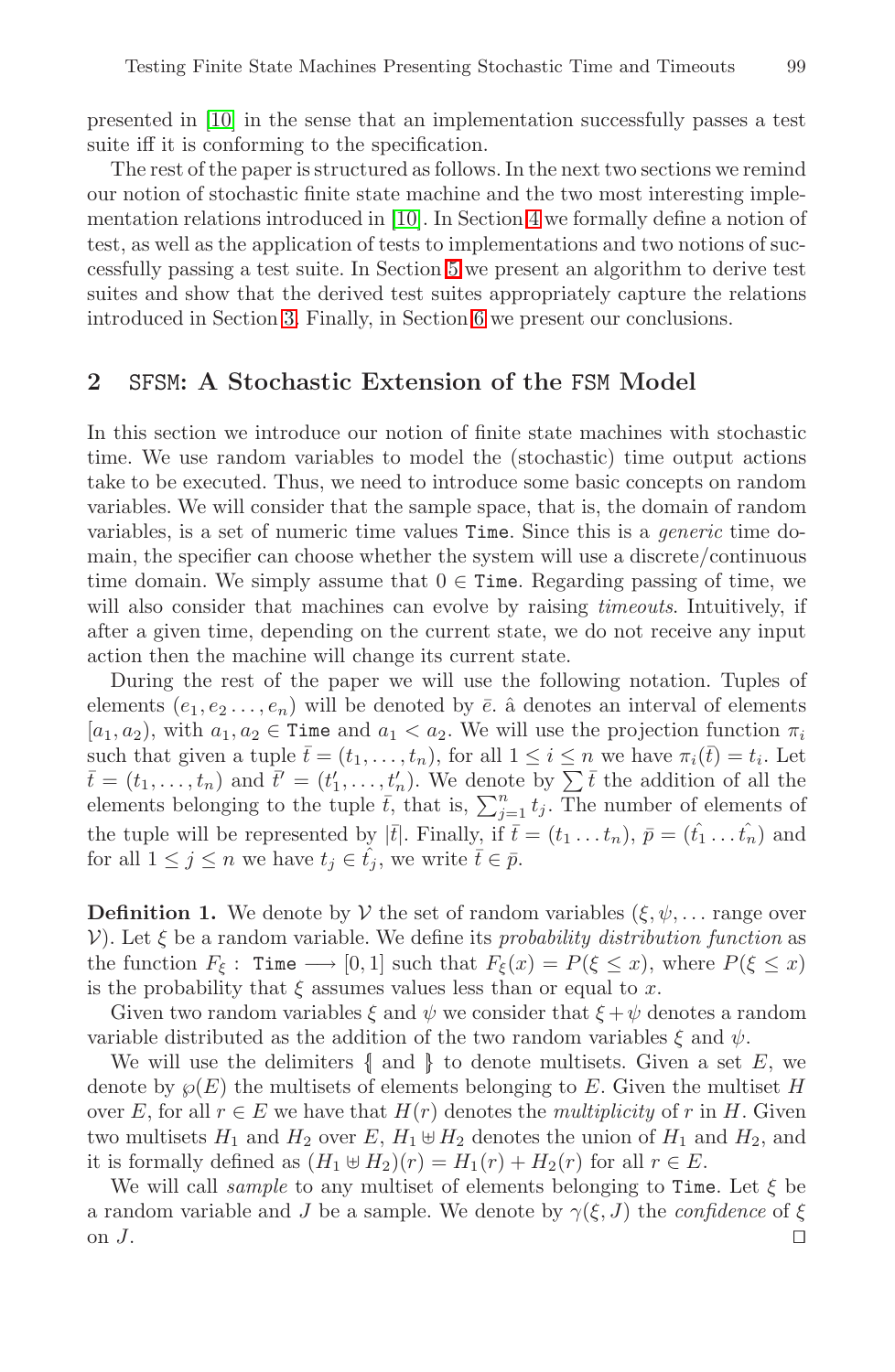<span id="page-3-0"></span>

**Fig. 1.** Example of Stochastic Finite State Machine

<span id="page-3-1"></span>In our setting, samples will be associated with the time values that implementations take to perform sequences of actions. We have that  $\gamma(\xi,J)$  takes values in the interval [0, 1]. Intuitively, bigger values of  $\gamma(\xi,J)$  indicate that the observed sample J is more likely to be produced by the random variable  $\xi$ . That is, this function decides how similar the probability distribution function generated by J and the one corresponding to the random variable  $\xi$  are.

In the appendix of [10] we show one of the possibilities to formally define the notion of confidence by means of a hypothesis contrast.

**Definition 2.** A Stochastic Finite State Machine, in short SFSM, is a tuple  $M = (S, I, O, \delta, TO, s_{in})$  where S is the set of states, with  $s_{in} \in S$  being the *initial state, I* and  $\overline{O}$  denote the sets of input and output actions, respectively,  $\delta$  is the set of transitions, and  $TO : S \longrightarrow S \times (\text{Time} \cup {\infty})$  is the timeout func*tion*. Each transition belonging to  $\delta$  is a tuple  $(s, i, o, \xi, s')$  where  $s, s' \in S$  are the initial and final states,  $i \in I$  and  $o \in O$  are the input and output actions, and  $\xi \in V$  is the random variable defining the time associated with the transition.

Let  $M = (S, I, O, \delta, TO, s_{in})$  be a SFSM. We say that M is input-enabled if for all state  $s \in S$  and input  $i \in I$  there exist  $s'$ ,  $o, \xi$ , such that  $(s, i, o, \xi, s') \in \delta$ . We say that M is *deterministically observable* if for all  $s, i, o$  there do not exist two different transitions  $(s, i, o, \xi_1, s_1), (s, i, o, \xi_2, s_2) \in \delta$ .

Intuitively, a transition  $(s, i, o, \xi, s')$  indicates that if the machine is in state s and receives the input i then the machine emits the output  $o$  before time t with probability  $F_{\xi}(t)$  and the machine changes its current state to s'.

For each state  $s \in S$ , the application of the timeout function  $TO(s)$  returns a pair  $(s', t)$  indicating the time that the machine can remain at the state s waiting for an input action and the state to which the machine evolves if no input is received on time. We indicate the absence of a timeout in a given state by setting the corresponding time value to  $\infty$ . In addition, we assume that  $TO(s) = (s', t)$ implies  $s \neq s'$ , that is, timeouts always produce a change of the state. In fact, let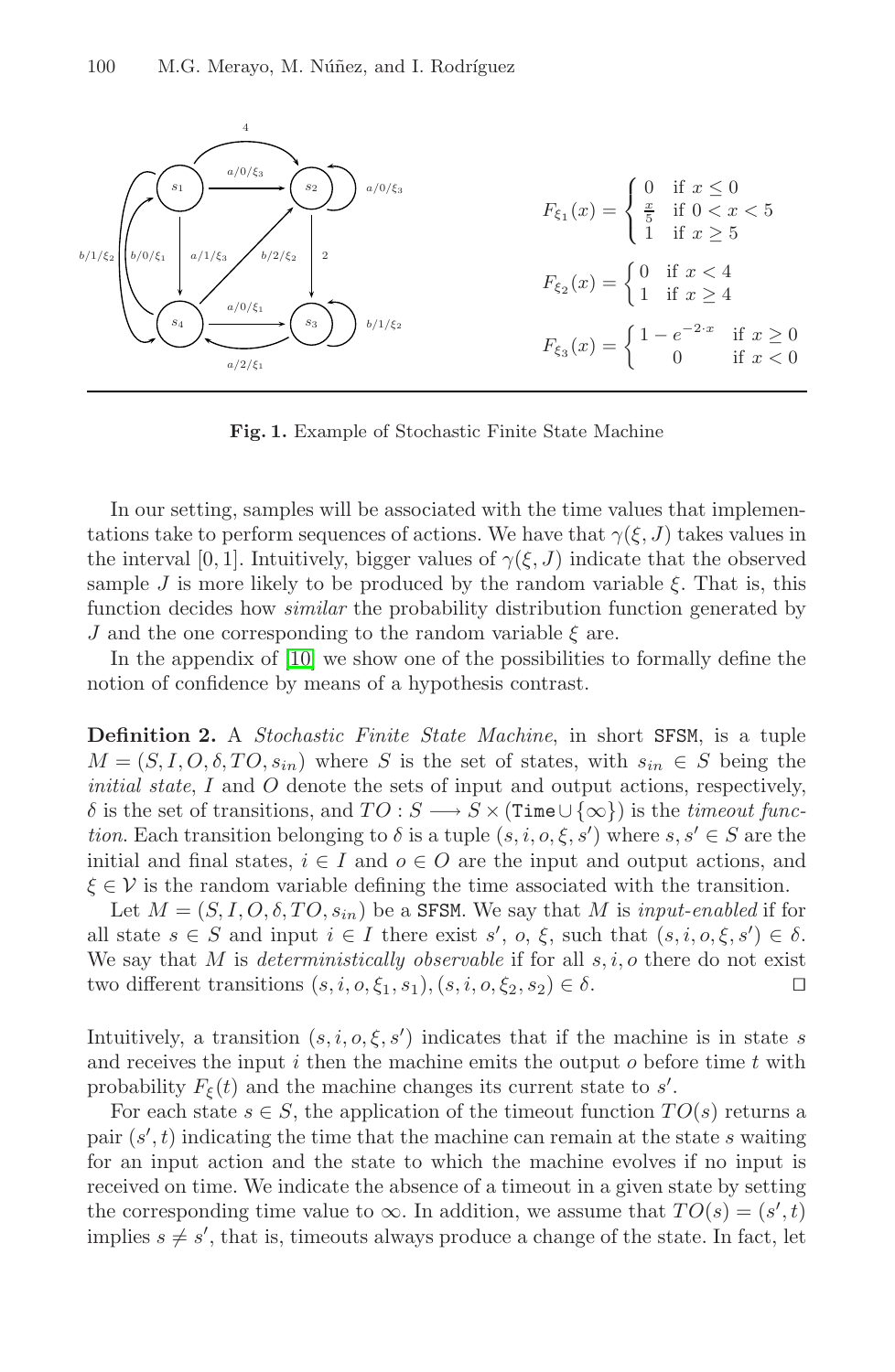us note that a definition such as  $TO(s)=(s, t)$  is equivalent to set the timeout for the state s to infinite.

Example 1. Let us consider the machine depicted in Figure 1 in which the initial state is  $s_1$ . Each transition has an associated random variable. In the following we explain how these random variables are distributed. We consider that  $\xi_1$  is uniformly distributed in the interval  $[0, 5]$ . Uniform distributions assign equal probability to all the times in the interval. The random variable  $\xi_2$  follows a Dirac distribution in 4. The idea is that the corresponding delay will be equal to 4 time units. Finally,  $\xi_3$  is exponentially distributed with parameter 2. Let us consider the transition  $(s_4,(b, 0, \xi_1), s_1)$ . Intuitively, if the machine is in state  $s_4$  and it receives the input b then it will produce the output 0 after a time given by  $\xi_1$ . For example, we know that this time will be less than 1 time unit with probability  $\frac{1}{5}$ , it will be less than 3 time units with probability  $\frac{3}{5}$ , and so on. Finally, once  $5$  time units have passed we know that the output  $0$  has been performed (that is, we have probability 1). Regarding the timeout function we have  $TO(s_1)=(s_2, 4)$ . In this case, if the machine is in state  $s_1$  and no input is received before 4 units of time then the state is changed to  $s_2$ .

**Definition 3.** Let  $M = (S, I, O, \delta, TO, s_{in})$  be a SFSM. We say that a tuple  $(s_0, s, i/o, \hat{t}, \xi)$  is a step for the state  $s_0$  of M if there exist k states  $s_1, \ldots, s_k \in S$ , with  $k \geq 0$ , such that  $\hat{t} = \left[ \sum_{j=0}^{k-1} \pi_2(TO(s_j)), \sum_{j=0}^k \pi_2(TO(s_j)) \right]$  and there exists a transition  $(s_k, i, o, \xi, s) \in \delta$ .

We say that  $(\hat{t}_1/i_1/\xi_1/\sigma_1,\ldots,\hat{t}_r/i_r/\xi_r/\sigma_r)$  is a stochastic evolution of M if there exist r steps of  $M(s_{in}, s_1, i_1/o_1, \hat{t}_1, \xi_1), \ldots, (s_{r-1}, s_r, i_r/o_r, \hat{t}_r, \xi_r)$  for the states  $s_{in} \ldots s_{r-1}$ , respectively. We denote by  $\texttt{SEvol}(M)$  the set of stochastic evolutions of M. In addition, we say that  $(\hat{t}_1/i_1/o_1,\ldots,\hat{t}_r/i_r/o_r)$  is a functional evolution of M. We denote by  $\text{FEvol}(M)$  the set of functional evolutions of M. We will use the shortenings  $(\sigma, \bar{p})$  and  $(\sigma, \bar{p}, \bar{\xi})$  to denote a functional and a stochastic evolution, respectively, where  $\sigma = (i_1/o_1 \dots i_r/o_r)$ ,  $\bar{p} = (\hat{t}_1 \dots \hat{t}_r)$  and  $\bar{\xi} = (\xi_1 \dots \xi_r)$ .

Intuitively, a step is a sequence of transitions that contains an action transition preceded by zero or more timeouts. The interval  $\hat{t}$  indicates the time values where the transition could be performed. In particular, if the sequence of timeouts is empty then we have the interval  $\hat{t} = [0, TO(s_0))$ . An evolution is a sequence of inputs/outputs corresponding to the transitions of a chain of steps, where the first one begins with the initial state of the machine. In addition, stochastic evolutions also include time information which inform us about possible timeouts (indicated by the intervals  $\hat{t}_j$ ) and random variables associated to the execution of each output after receiving each input in each step of the evolution. In the following definition we introduce the concept of instanced evolution. Intuitively, instanced evolutions are constructed from evolutions by instantiating to a concrete value each timeout, given by an interval, of the evolution.

**Definition 4.** Let  $M = (S, I, O, \delta, TO, s_{in})$  be a SFSM and let us consider a stochastic evolution  $e = (\hat{t}_1/i_1/\xi_1/\delta_1,\ldots,\hat{t}_r/i_r/\xi_r/\delta_r)$ . We say that the tuple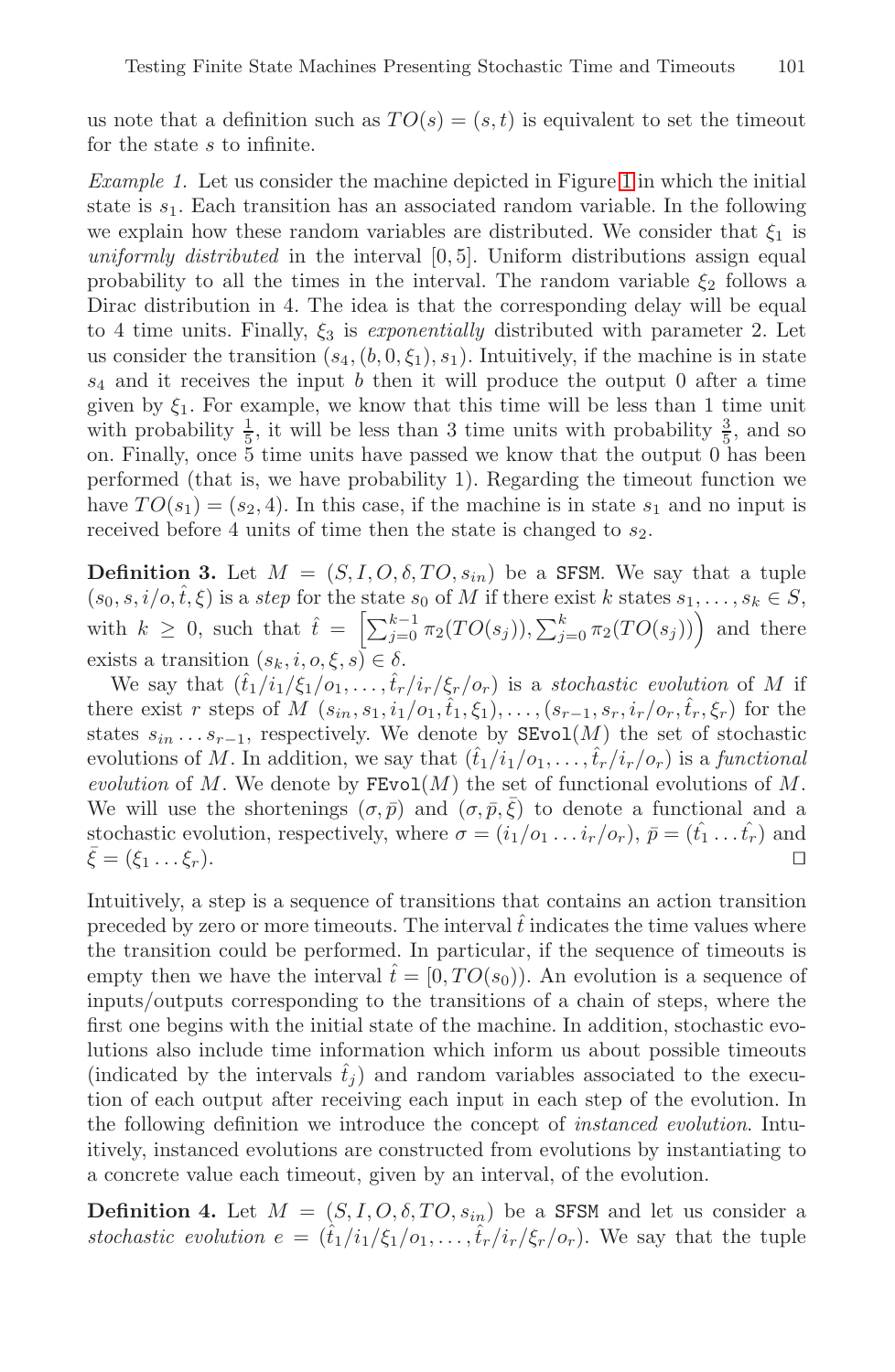#### 102 M.G. Merayo, M. Núñez, and I. [Ro](#page-3-0)dríguez

 $(t_1/i_1/\xi_1/\sigma_1,\ldots,t_r/i_r/\xi_r/\sigma_r)$  is an instanced stochastic evolution of e if for all  $1 \leq j \leq r$  we have  $t_j \in \hat{t}_j$ . Besides, we say that the tuple  $(t_1/i_1/o_1,\ldots,t_r/i_r/o_r)$ is an instanced functional evolution of e.

We denote by  $\text{InsSEvol}(M)$  the set of instanced stochastic evolutions of M and by  $\text{InsFEvol}(M)$  the set of instanced functional evolutions of M.

Example 2. Let us consider the SFSM depicted in Figure 1. Next, we give some of the *steps* that the machine can generate. For example,  $(s_1, s_2, a/0, [0, 4), \xi_3)$ represents the transition from the state  $s_1$  to the state  $s_2$  when no timeouts precede it. The input a can be accepted before 4 time units pass (this is indicated by the interval  $[0, 4)$ ). In addition, the output 0 takes t time units to be performed with probability  $F_{\xi_3}(t)$ . The second one,  $(s_2, s_3, b/1, [2, \infty), \xi_2)$ , is built from the timeout transition associated to the state  $s_2$  and the transition outgoing the state  $s_3$  to the state  $s_3$ . This step represents that if after 2 time units no input is received, the timeout transition associated with the state  $s_2$  will be triggered and the state will change to  $s_3$ . After this, the machin[e ca](#page-14-0)n accept the input b. So, during the time interval  $[2, \infty)$ , if the machine receives an input b it will emit an output 1 an[d th](#page-14-10)e machine remains at state  $s_3$ .

<span id="page-5-0"></span>Now, we present an example of a stochastic evolution built from these steps and assuming that  $s_1$  is the initial state:  $([0,4)/a/\xi_3/0, [2,\infty)/b/\xi_2/1$ .

## **3 Implementation Relations**

In this section we remind two of the implementation relations introduced in [10]. First, we give an implementation relation to deal with functional aspects. It follows the pattern borrowed from  $\text{conf}_{nt}$  [11]: An implementation I conforms to a specification  $S$  if for all possible evolution of  $S$  the outputs that the implementation I may perform after a given input are a subset of thos[e fo](#page-3-1)r the specification. In addition we require that the implementation always complies with the timeouts established by the specification. Besides the non-stochastic conformance of the implementation, we require other additional conditions, related to stochastic time, to hold.

We consider that specifications and implementations are given by means of SFSMs. We will consider that both of them are deterministically observable. Besides, we assume that input actions are always enabled in any state of the implementation, that is, implementations are input-enabled according to Definition 2. This is a usual condition to assure that the implementation will react (somehow) to any input appearing in the specification. First, we introduce the implementation relation conf<sub>f</sub>, where only functional aspects of the system (i.e., which outputs are allowed/forbidden and how timeouts are defined) are considered while the performance of the system (i.e., how fast outputs are executed) is ignored. Let us note that the time spent by a system waiting for the environment to react has the capability of affecting the set of available outputs of the system. This is because this time may trigger a change of the state. So, a relation focusing on functional aspects must explicitly take into account the maximal time the system may stay in each state. This time is given by the *timeout* of each state.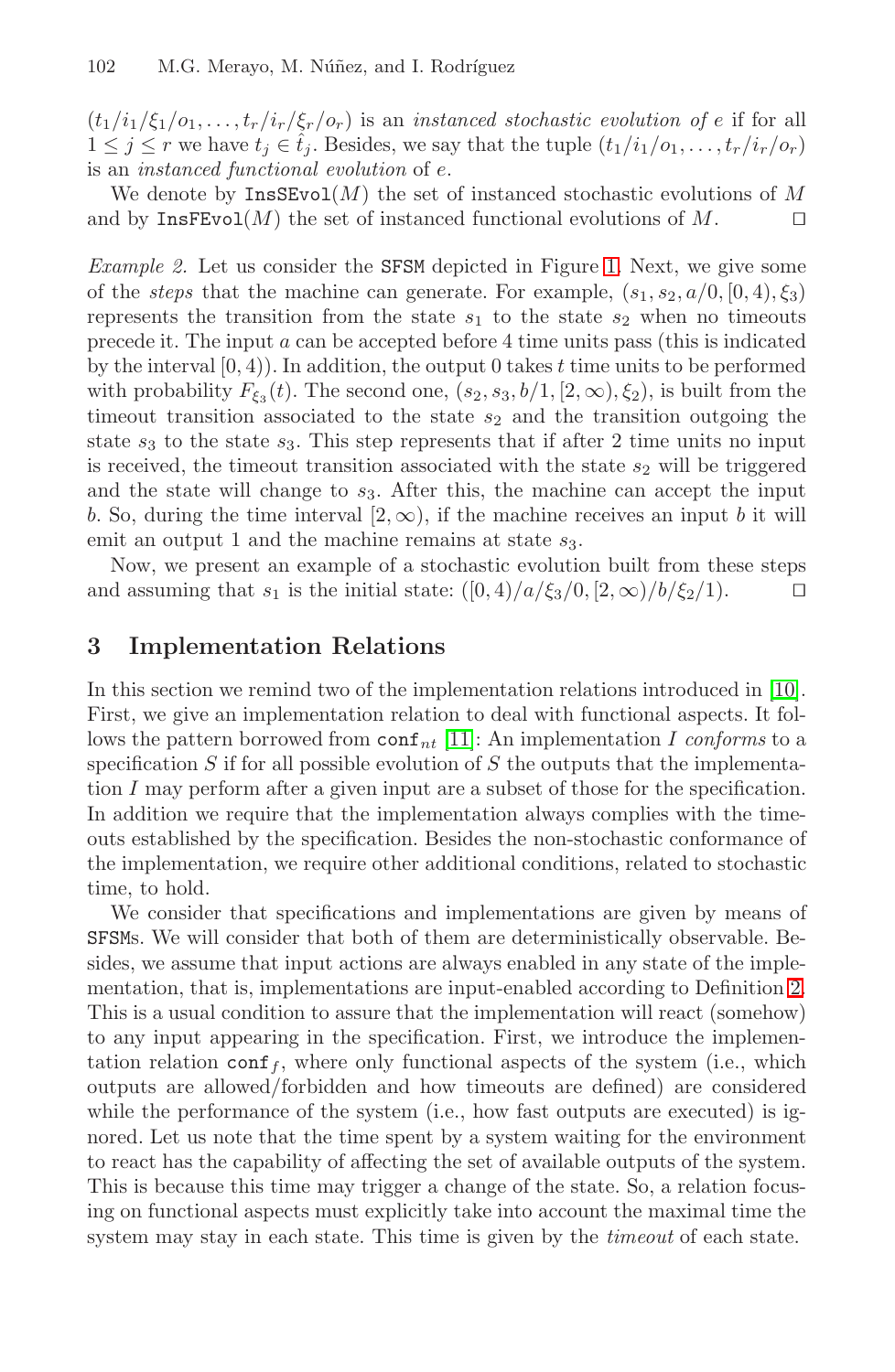**Definition 5.** Let S and I be SFSMs. We say that I functionally conforms to S, denoted by I conf<sub>f</sub> S, if for each functional evolution  $e \in \text{FFvol}(S)$ , with  $e = (\hat{t}_1/i_1/o_1,\ldots,\hat{t}_r/i_r/o_r)$  and  $r \geq 1$ , we have that for all  $t_1 \in \hat{t}_1,\ldots,t_r \in \hat{t}_r$ and  $o'_r$ ,  $e' = (t_1/i_1/o_1, \ldots, t_r/i_r/o'_r) \in \texttt{InsFEvol}(I)$  implies  $e' \in \texttt{InsFEvol}(S)$ .  $\Box$ 

Intuitively, the idea underlying the definition of the functional conformance relation I conf<sub>f</sub> S is that the implementation I does not *invent* anything for those sequences of inputs that are *specified* in the specification S. Let us note that if the specification has also the property of input-enabled then we may remove the condition "for each functional evolution  $e \in FEvol(S)$ , with  $e =$  $(\hat{t}_{t1}/i_1/o_1, \ldots, \hat{t}_{tr}/i_r/o_r)$  and  $r \geq 1$ ".

In addition to requiring this notion of *functional* conformance, we have to ask for some conditions on delays. A first approach would be to require that the random variables associated with evolutions of the implementation are identically distributed as the ones corresponding to the specification. However, the fact that we assume a black-box testing framework disallows us to check whether these random variables are indeed identically distributed. Thus, we have to give more realistic implementation relations based on finite sets of observations. Next, we present two implementation relations that are less accurate but that are checkable. These relations take into account the observations that we may get from the implementation. We will collect a sample of time values and we will compare this sample with the random variables appearing in the specification. By comparison we mean that we will apply a contrast to decide, with a certain confidence, whether the sample could be generated by the corresponding random variable.

**Definition 6.** Let *I* be a SFSM. We say that  $(\sigma, \bar{t}, \bar{t}')$ , with  $\sigma = i_1/o_1, \ldots, i_n/o_n$ ,  $\bar{t} = (t_1 \dots t_n)$ , and  $\bar{t}' = (t'_1 \dots t'_n)$ , is an observed time execution of I, or simply time execution, if the observation of I shows that for all  $1 \leq j \leq n$  we have that the time elapsed between the acceptance of the input  $i_j$  and the observation of the output  $o_j$  is  $t'_j$  units of time, being the input  $i_j$  accepted  $t_j$  units of time after the last output was observed.

Let  $\Phi = \{(\sigma_1, \bar{t}_1), \ldots, (\sigma_m, \bar{t}_m)\}\$ and let  $H = \{(\sigma'_1, \bar{t}_{d1}, \bar{t}_{d1}), \ldots, (\sigma'_n, \bar{t}_{dn}, \bar{t}_{dn})\}\$ be a multiset of timed executions. We say that  $\texttt{Sampling}^k_{(H, \Phi)} : \Phi \longrightarrow \wp(\texttt{Time})$  is a *k*-sampling application of H for  $\Phi$  if  $\texttt{Sampling}^k_{(H, \Phi)}(\sigma, \bar{t}) = \{\pi_k(\bar{t}_o) \ | \ (\sigma, \bar{t}, \bar{t}_o) \in$  $H \wedge |\sigma| \geq k$ , for all  $(\sigma, \overline{t}) \in \Phi$ . We say that  $\text{Sampling}_{(H, \Phi)} : \Phi \longrightarrow \wp(\text{Time})$  is a sampling application of H for  $\Phi$  if  $\text{Sampling}_{(H,\Phi)}(\sigma,\bar{t}) = \{\sum \bar{t}_o \mid (\sigma,\bar{t},\bar{t}_o) \in H\},\}$ for all  $(\sigma, \bar{t}) \in \Phi$ .  $\overline{t}) \in \Phi.$ 

Regarding the definition of  $k$ -sampling applications, we just associate with each subtrace of length  $k$  the observed time of each transition of the execution at length  $k$ . In the definition of sampling applications, we assign to each trace the total observed time corresponding to the whole execution.

**Definition 7.** Let I and S be SFSMs,  $H$  be a multiset of timed executions of  $I$ ,  $0 \leq \alpha \leq 1, \, \Phi = \{(\sigma, \bar{t}) \mid \exists \, \bar{t}_o : (\sigma, \bar{t}, \bar{t}_o) \in H\} \cap \text{InsFEvol}(S)$ , and let us consider  $\texttt{Sampling}_{(H,\Phi)} \text{ and } \texttt{Sampling}_{(H,\Phi)}^k, \text{ for all } 1 \leq k \leq max\{|\sigma| \mid (\sigma,\bar{t}) \in \Phi\}.$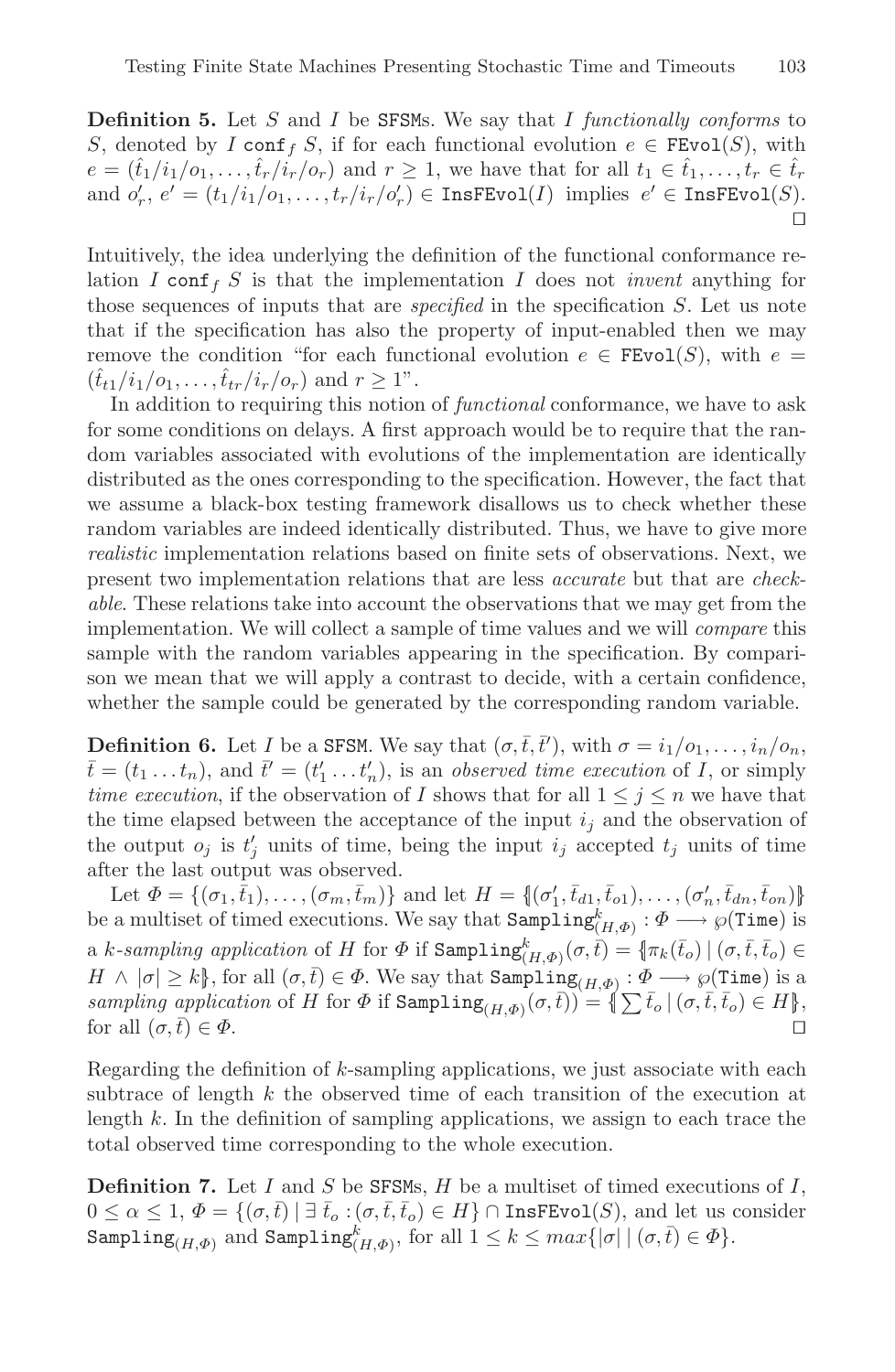We say that  $I(\alpha, H)$  – weak stochastically conforms to S, and we denote it by I configmally  $S$ , if I configurate  $I \text{ conf}_I$  is and for all  $(\sigma, \bar{t}) \in \Phi$  we have

$$
(\sigma,\bar t,\bar\xi)\in\mathrm{InsSEvol}(S)\Longrightarrow\gamma\left(\sum\bar\xi,\mathrm{Sampling}_{(H,\varPhi)}(\sigma,\bar t)\right)>\alpha
$$

We say that  $I(\alpha, H)$ –strong stochastically conforms to S, and we denote it by I configmation  $I \text{ conf}_S$  if  $I \text{ conf}_f S$  and for all  $(\sigma, \bar{t}) \in \Phi$  we have

$$
(\sigma,\bar t,\bar\xi)\in\mathrm{InsSEvol}(S)\Longrightarrow \forall\ 1\leq j\leq |\sigma|: \gamma(\pi_j(\bar\xi),\mathrm{Sampling}_{(H,\varPhi)}^j(\sigma,\bar t))>\alpha
$$

The idea underlying the new relations is that the implementation must conform to the specification in the usual way (that is,  $I \text{ conf}_f S$ ). Besides, for all observation of the implementation that can be performed by the specification, the observed execution time values  $fit$  the random variable indicated by the specification. This notion of fitting is given by the function  $\gamma$  that it is formally defined in the appendix of [10]. While the weak notion only compares the total time, the strong notion checks that the time values are appropiate for each performed output.

# **4 Tests Cases for Stochastic Systems**

We consider that tests represent sequences of inputs applied to an IUT. Once an output is received, the tester checks whether it belongs to the set of expected ones or not. In the latter case, a fail signal is produced. In the former case, either a pass signal is emitted (indicating successful termination) or the testing process continues by applying another input. If we are testing an implementation with input and output sets  $I$  and  $O$ , respectively, tests are deterministic acyclic  $I/O$  labelled transition systems (i.e. trees) with a strict alternation between an input action and the set of output actions. After an output action we may find either a leaf or another input action. Leaves can be labelled either by pass or by fail. In addition to check the functional behavior of the IUT, test have also to detect whether wrong timed behaviors appear. Thus, tests have to include capabilities to deal with the two ways of specifying time. On the one hand, we will include *random variables*. The idea is that we will record the time that the implementation takes to arrive to the leaves of the test labelled with pass. We will collect a sample of times for each test execution and we will compare this sample with the random variable associated to the leaf reached in the test. By comparison we mean that we will apply a contrast to decide, with a certain confidence, whether the sample could be generated by the corresponding random variable. On the second hand, tests will include delays before offering input actions. The idea is that delays in tests will induce timeouts in IUTs. Thus, we may indirectly check whether the timeouts imposed by the specification are reflected in the IUT by offering input actions after a specific delay.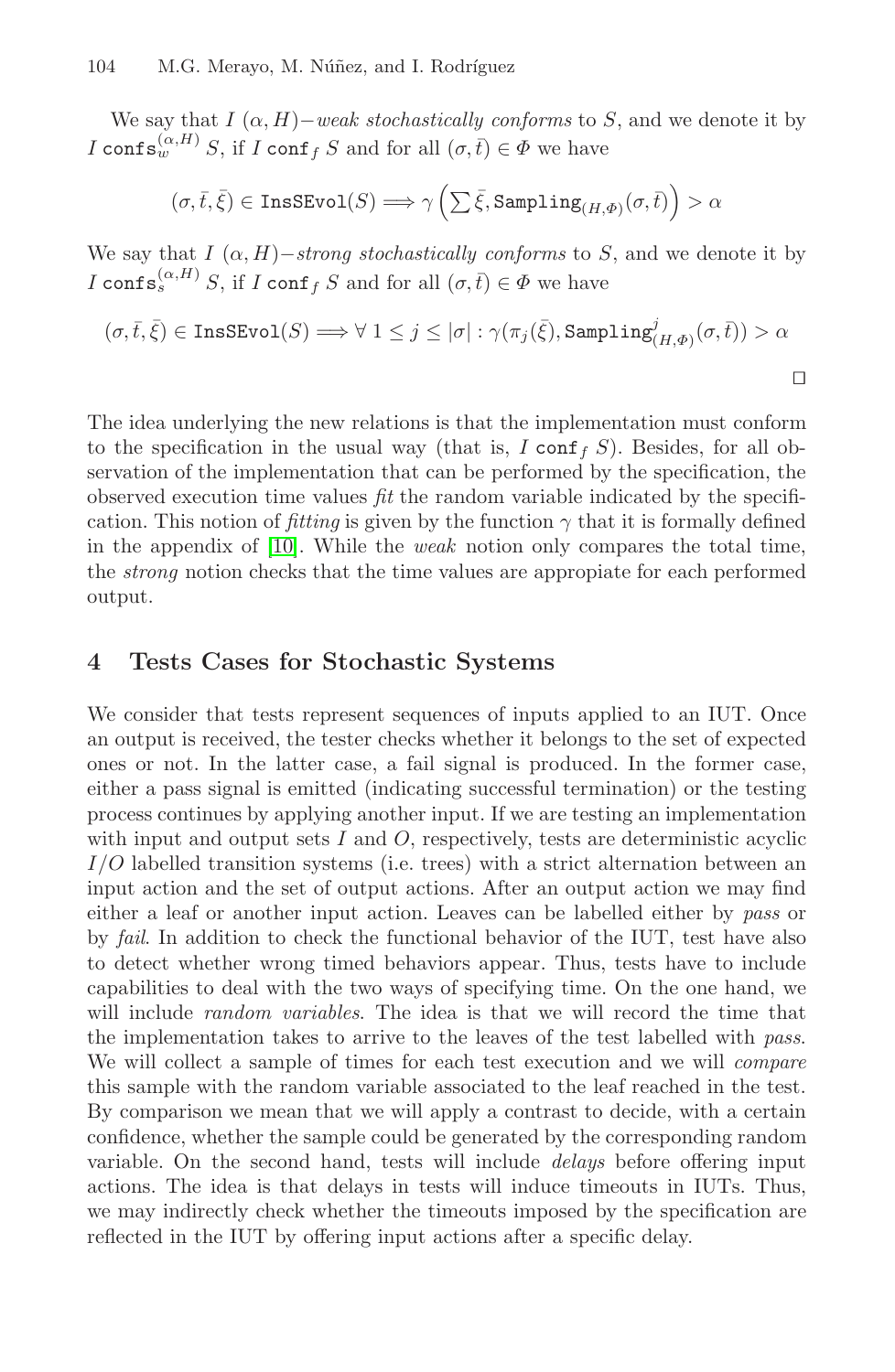**Definition 8.** A test case is a tuple  $T = (S, I, O, \lambda, s_0, S_I, S_O, S_F, S_P, \zeta, D)$ where S is the set of states, I and O, with  $I \cap O = \emptyset$  are the sets of input and output actions, respectively,  $\lambda \subseteq S \times I \cup O \times S$  is the transition relation,  $s_0 \in S$ is the initial state, and the sets  $S_I$ ,  $S_O$ ,  $S_F$ ,  $S_P \subseteq S$  are a partition of S. The transition relation and the sets of states fulfill the following conditions:

- $S_I$  is the set of *input* states. We have that  $s_0 \in S_I$ . For all input state  $s \in S_I$ there exists a unique outgoing transition  $(s, a, s') \in \lambda$ . For this transition we have that  $a \in I$  and  $s' \in S_O$ .
- $S_O$  is the set of *output* states. For all output state  $s \in S_O$  we have that for all  $o \in O$  there exists a unique state s' such that  $(s, o, s') \in \lambda$ . In this case,  $s' \notin S_O$ . Moreover, there do not exist  $i \in I, s' \in S$  such that  $(s, i, s') \in \lambda$ .
- $S_F$  and  $S_P$  are the sets of *fail* and *pass* states, respectively. We say that these states are terminal. Thus, for all state  $s \in S_F \cup S_P$  we have that there do not exist  $a \in I \cup O$  and  $s' \in S$  such that  $(s, a, s') \in \lambda$ .

Finally, we have two timed functions.  $\zeta : S_P \longrightarrow \bigcup_{j=1}^{\infty} \mathcal{V}^j$  is a function associating random variables, to compare with the time that the implementation took to perform the outputs, with passing states.  $D: S_I \longrightarrow$  Time is a function associating delays with input states.

We say that a test case T is *valid* if the graph induced by T is a tree with root at the initial state  $s_0$ . We say that a set of tests  $\mathcal{T}_{st} = \{T_1, \ldots, T_n\}$  is a test suite.

Let  $\sigma = i_1/o_1, \ldots, i_r/o_r$ . We write  $T \stackrel{\sigma}{\Longrightarrow} s^T$  if  $s^T \in S_F \cup S_P$  and there exist states  $s_{12}, s_{21}, s_{22}, \ldots s_{r1}, s_{r2} \in S$  such that  $\{(s_0, i_1, s_{12}), (s_{r2}, o_r, s^T)\} \subseteq \lambda$ , for all  $2 \leq j \leq r$  we have  $(s_{i1}, i_j, s_{i2}) \in \lambda$ , and for all  $1 \leq j \leq r-1$  we have  $(s_{j2}, o_j, s_{(j+1)1}) \in \lambda$ .

Let T be a valid test,  $\sigma = i_1/0_1, \ldots, i_r/0_r$ ,  $s^T$  be a state of T, and  $\bar{t} =$  $(t_1,\ldots,t_r) \in \text{Time}^r$ . We write  $T \stackrel{\sigma}{\Longrightarrow}_t s^T$  if  $T \stackrel{\sigma}{\Longrightarrow} s^T$ ,  $t_1 = D(s_0)$ , and for all  $1 < j \leq r$  we have  $t_j = D(s_{j1}).$ 

Let us remark that  $T \stackrel{\sigma}{\Longrightarrow} s^T$ , and its variant  $T \stackrel{\sigma}{\Longrightarrow}_{\overline{t}} s^T$ , imply that  $s^T$  is a terminal state. Next we define the application of a test suite to an implementation. We say that the test suite  $\mathcal{T}_{st}$  is passed if for all test the terminal states reached by the composition of implementation and test are pass states. Besides, we give different timing conditions in a similar way to what we did for implementation relations.

**Definition 9.** Let I be SFSM and  $T = (S_t, I, O, \delta_T, s_0, S_I, S_O, S_F, S_P, \zeta, D)$  be a valid test,  $\sigma = i_1/0_1, \ldots, i_r/0_r$ ,  $s^T$  be a state of T,  $\overline{t} = (t_1, \ldots, t_r)$ , and  $\bar{t}_o = (t_{o1}, \ldots, t_{or}).$  We write  $I \parallel T \stackrel{\sigma}{\Longrightarrow}_{\bar{t}} s^T$  if  $T \stackrel{\sigma}{\Longrightarrow}_{\bar{t}} s^T$  and  $(\sigma, \bar{t}) \in \texttt{InsFEvol}(I)$ . We write  $I \parallel T \stackrel{\sigma}{\Longrightarrow}_{\overline{t},\overline{t}_o} s^T$  if  $I \parallel T \stackrel{\sigma}{\Longrightarrow}_{\overline{t}} s^T$  and  $(\sigma,\overline{t},\overline{t}_o)$  is a observed timed execution of I. In this case we say that  $(\sigma, \bar{t}, \bar{t}_o)$  is a test execution of I and T.

We say that I passes the test suite  $\mathcal{T}_{st}$ , denoted by  $\text{pass}(I, \mathcal{T}_{st})$ , if for all test  $T \in \mathcal{T}_{st}$  there do not exist  $(\sigma, \overline{t}) \in \text{InsFEvol}(I), s^T \in S$  such that  $I \parallel T \stackrel{\sigma}{\Longrightarrow}_{\overline{t}} s^T$ and  $s^T \in S_F$ .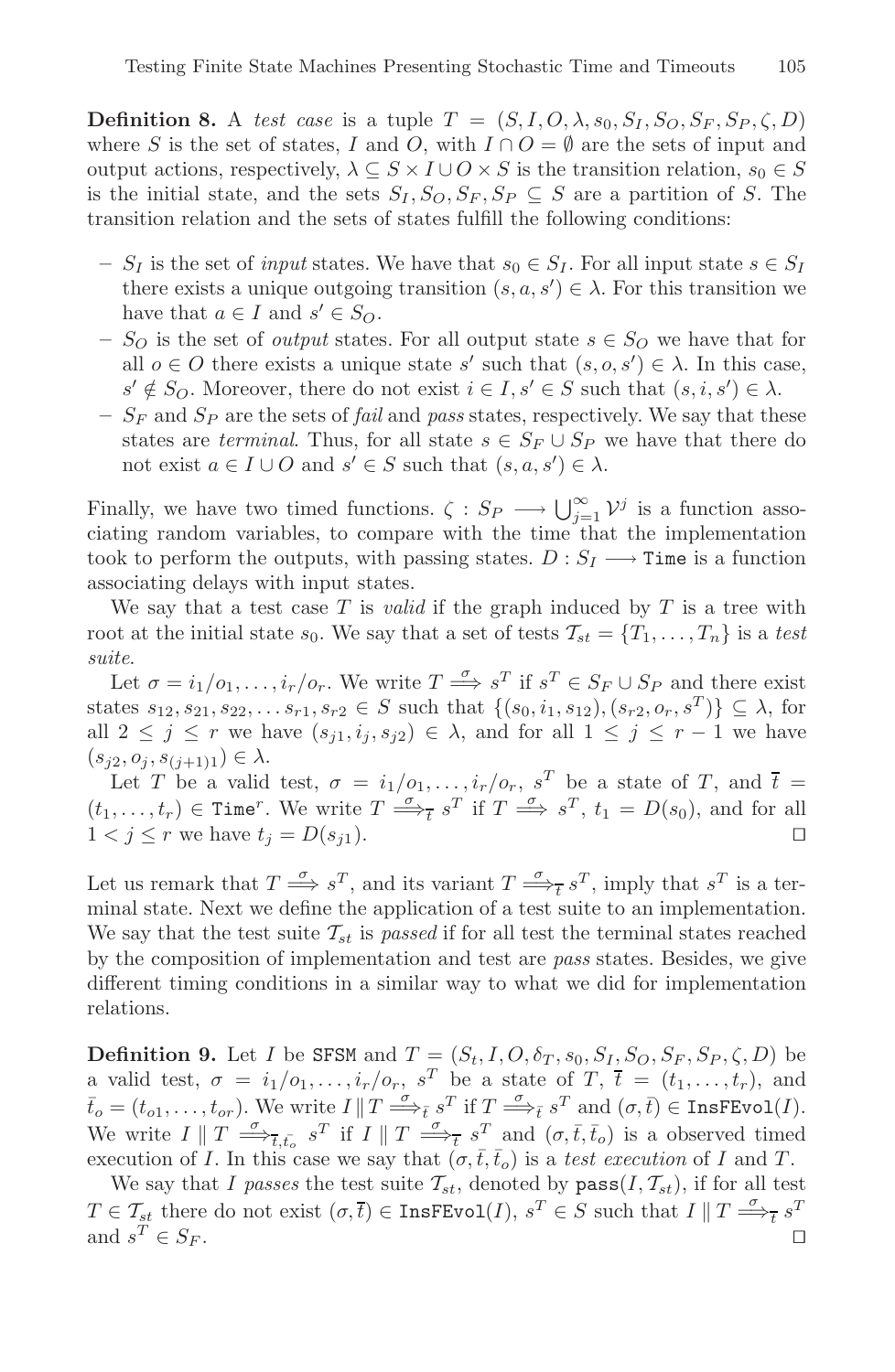Let us remark that since we are assuming that implementations are inputenabled, the testing process will conclude only when the test reaches either a fail or a pass state.

In addition to this notion of passing tests, we will have different time conditions. We apply the time conditions to the set of observed timed executions, not to stochastic evolutions of the implementations, due to the fact that stochastic evolutions do not have a single time value that we can directly compare with the time stamp attached to the pass state. In fact, we need a set of test executions associated to each evolution to evaluate if they match the distribution function associated to the random variable indicated by the corresponding state of the test. In order to increase the degree of reliability, we will not take the classical approach where passing a test suite is defined according only to the results for each test. In our approach, we will put together all the observations, for each test, so that we have more samples for each evolution. In particular, some observations will be used several times. In other words, an observation from a given test may be used to check the validity of another test sharing the same observed sequence.

**Definition 10.** Let I be a SFSM and  $\mathcal{T}_{st} = \{T_1, \ldots, T_n\}$  be a test suite. Let  $H_1,\ldots,H_n$  be multisets of test executions of I and  $T_1,\ldots,T_n$ , respectively. Let  $H = \biguplus_{i=1}^{n} H_i, \, \Phi = \{(\sigma, \bar{t}) \mid \exists \bar{t}_o : (\sigma, \bar{t}, \bar{t}_o) \in H\}, \, 0 \leq \alpha \leq 1 \text{ and let us consider }$  $\texttt{Sampling}_{(H, \Phi)}$  and  $\texttt{Sampling}_{(H, \Phi)}^k$ , for all  $1 \leq k \leq max\{|\sigma| \mid (\sigma, \overline{t}) \in \Phi\}.$ 

Let  $e = (\sigma, \overline{t}) \in \Phi$ . We define the set  $\text{Test}(e, \mathcal{T}_{st}) = \{T \mid T \in \mathcal{T}_{st} \land I \parallel T \stackrel{\sigma}{\Longrightarrow}_{\overline{t}}$  $s^T$ .

We say that the implementation I weakly  $(\alpha, H)$ −passes the test suite  $\mathcal{T}_{st}$  if  $\texttt{pass}(I, \mathcal{T}_{st})$  and for all  $e = (\sigma, \bar{t}) \in \Phi$  we have that for all  $T \in \texttt{Test}(e, \mathcal{T}_{st})$  such that  $I \parallel T \stackrel{\sigma}{\Longrightarrow}_{\overline{t}} s^T$  it holds  $\gamma(\sum \zeta(s^T),$  Sampling<sub> $(H, \Phi)(\sigma, \overline{t})) > \alpha$ .</sub>

We say that the implementation I strongly  $(\alpha, H)$ −passes the test suite  $\mathcal{T}_{st}$  if  $\texttt{pass}(I, \mathcal{T}_{st})$  and for all  $e = (\sigma, \bar{t}) \in \Phi$  we have that for all  $T \in \texttt{Test}(e, \mathcal{T}_{st})$  such  $\text{that } I \, \| \, T \stackrel{\sigma}{\Longrightarrow}_{\overline{t}} s^T \text{ it holds } \forall \, 1 \leq j \leq |\sigma| : \gamma(\pi_j(\zeta(s^T)), \text{Sampling}_{(H,\Phi)}^j(\sigma,\overline{t})) > \alpha.$  $\Box$ 

Let us note that an observed timed execution does not return the random variable associated with performing the evolution (that is, the addition of all the random variables corresponding to each transition of the implementation) but the time that it took to perform the evolution. Intuitively, an implementation passes a test if there do[es n](#page-14-0)ot exist an evolution leading to a fail state. Once we know that the functional behavior of the implementation is correct with respect to the test, we need to check time conditions. The set H corresponds to the observations of the (several) applications of the tests belonging to the test suite  $\mathcal{T}_{st}$ to  $I$ . Thus, we have to decide whether, for each evolution  $e$ , the observed time values (that is,  $\texttt{Sampling}_{(H,\Phi)}(e)$ ) match the definition of the random variables appearing in the successful state of the tests corresponding to the execution of that evolution (that is,  $\zeta(s^T)$ ). As we commented previously, we assume a function  $\gamma$ , formally defined in the appendix of [10], that can perform this hypothesis contrast.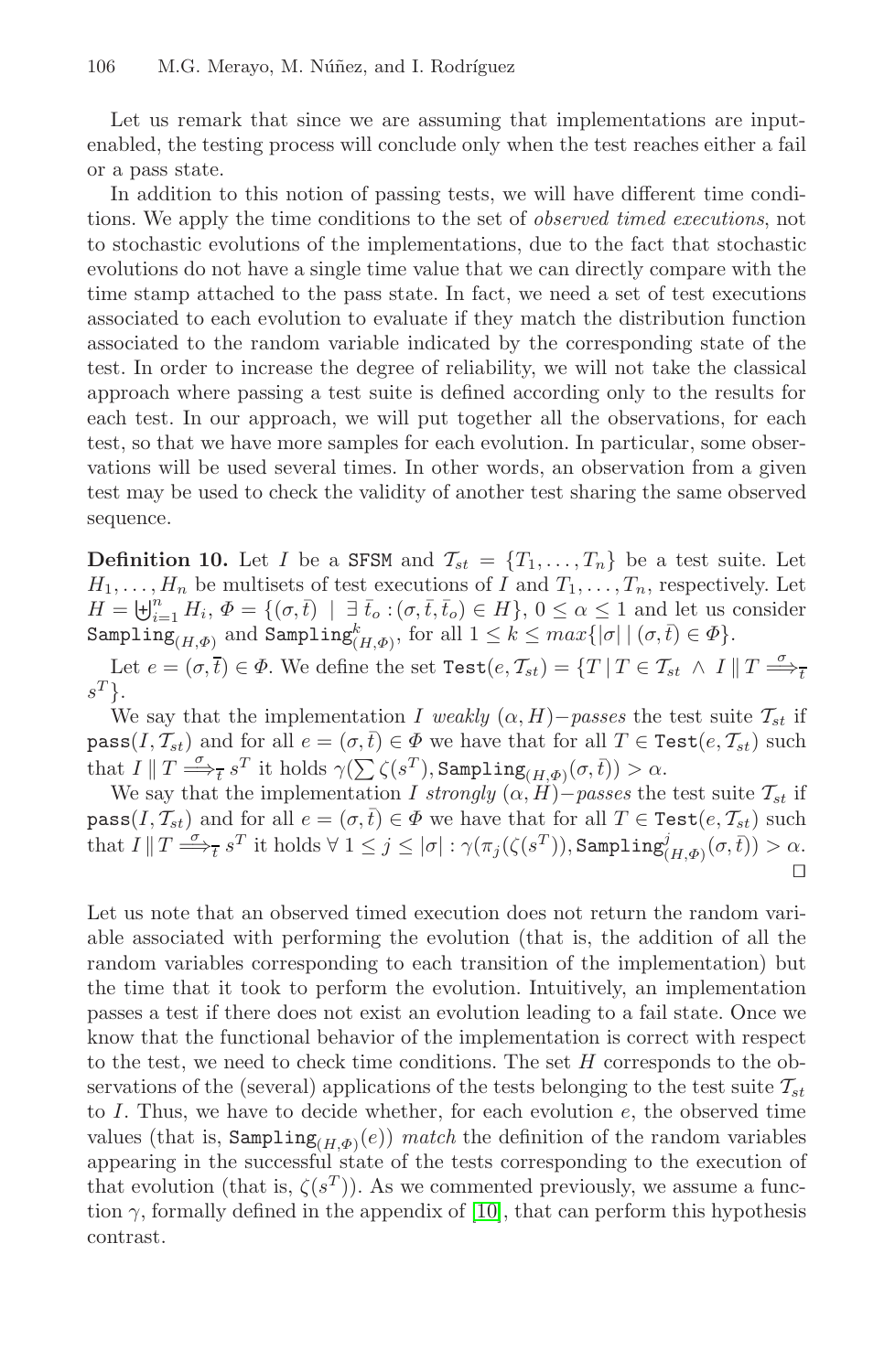## <span id="page-10-0"></span>**5 Test Derivation: Soundness and Completeness**

In this section we present an algorithm to derive test cases from specifications and we show that the derived test suites are sound and complete with respect to the two implementation relations presented in Section 3. As usual, the idea underlying our algorithm consists in traversing the specification in order to get all the possible traces in an appropriate way. First, we introduce some additional notation.

**Definition 11.** Let  $M = (S, I, O, \delta, TO, s_{in})$  be a SFSM. We consider the following sets:

$$
out(s, i) = \{o \mid \exists s', \xi : (s, i, o, s', \xi) \in \delta\}
$$
  
afterTO(s, t) = 
$$
\begin{cases} s & \text{if } \pi_2(TO(s)) > t \\ \text{afterTO}(\pi_1(TO(s)), t - \pi_2(TO(s))) & \text{otherwise} \end{cases}
$$
  
after(s, i, o,  $\bar{\xi}$ ) = 
$$
\begin{cases} (s', \bar{\xi}') & \text{if } \exists \xi : (s, i, o, s', \xi) \in \delta \\ \text{error} & \text{otherwise} \end{cases}
$$

where if  $\bar{\xi} = (\xi_1, \ldots, \xi_n)$  then  $\bar{\xi}' = (\xi_1, \ldots, \xi_n, \xi)$ 

The function  $\text{out}(s, i)$  computes the set of output actions associated with those transitions that can be executed from  $s$  after receiving the input  $i$ . The next function,  $\texttt{afterTO}(s, t)$  returns the state that would be reached by the system if we start in the state  $s$  and  $t$  time units elapsed without receiving an input. The last function,  $\texttt{after}(s, i, o, \xi)$ , computes the state [re](#page-11-0)ached from a state s after receiving the input i, producing the output o, supposing that  $\xi$  denotes the random variables associated to the transitions previously performed. In addition, it returns the new tuple of random variables associated to the transitions performed since the system started its performance. Let us also remark that due to the assumption that SFSMs are observable we have that  $\texttt{after}(s, i, o, \overline{\xi})$ is uniquely determined. Besides, we will apply this function only when the side condition holds, that is, we will never receive error as result of applying after.

The algorithm to derive tests from a specification is given in Figure 2. It is a non-deterministic algorithm that returns a single test. By considering the possible available choices in the algorithm we extract a full test suite from the specification (this set will be infinite in general). For a given specification  $M$ , we denote this set of tests by  $\texttt{tests}(M)$ . Next we explain how the algorithm works. A set of *pending situations*  $S_{aux}$  keeps those triplets denoting the possible states and the tuple of random variables that could appear in a state of the test whose definition, that is, its outgoing transitions, has not been completed yet. A triplet  $(s^M, \bar{\xi}, s^T) \in S_{aux}$  indicates that we did not complete the state  $s^T$  of the test, the tuple of random variables  $\bar{\xi}$  associated to the transitions of the specification that have been traversed from the initial state, and the current state in the transversal of the specification is  $s^M$ .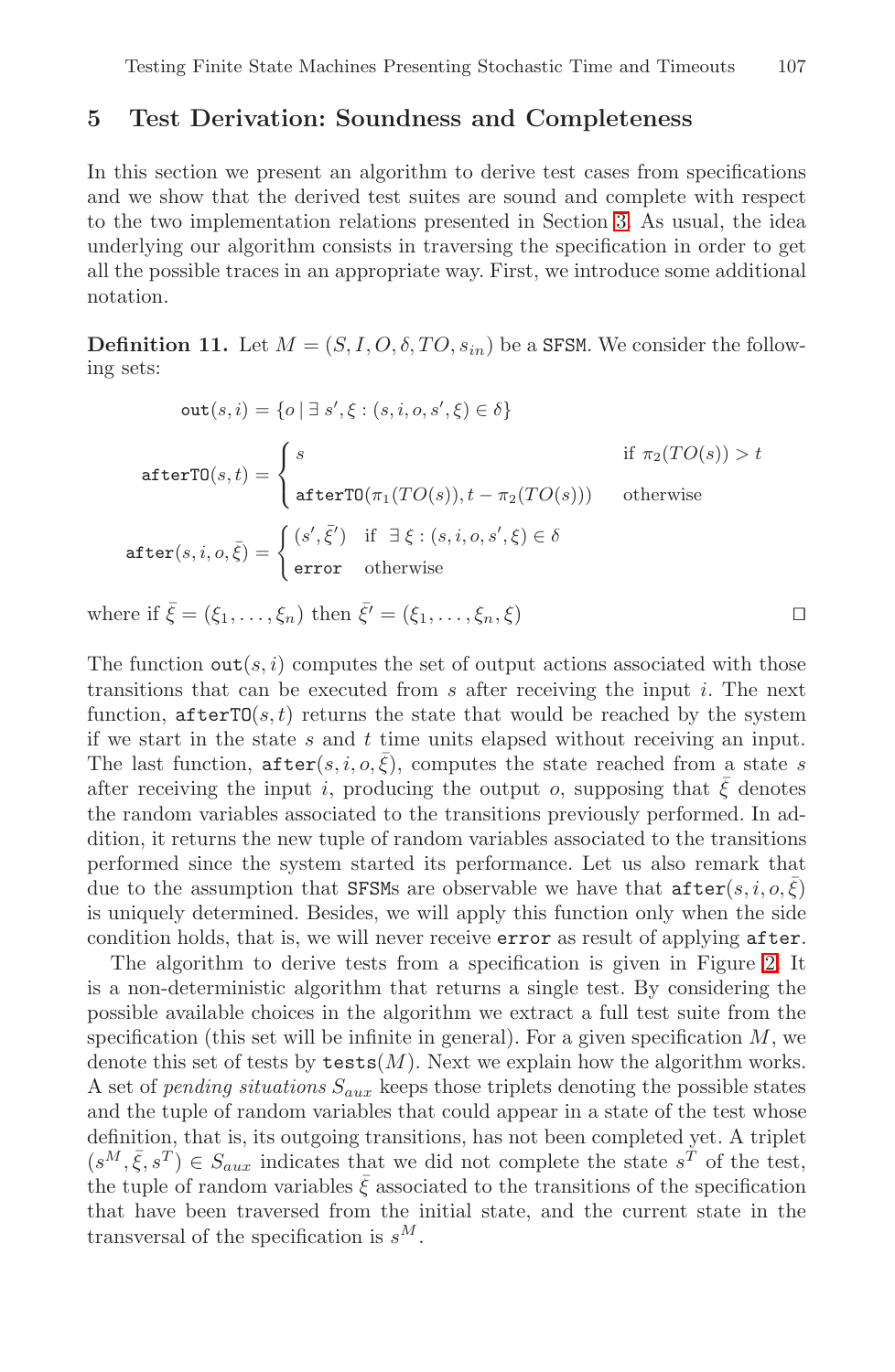*Input*: A specification  $M = (S, I, O, \delta, TO, Tr, s_{in}).$ Output: A test case  $T = (S', I, O \cup \{\text{null}\}, \lambda, s_0, S_I, S_O, S_F, S_P, \zeta, D).$ 

Initialization:

$$
- S' := \{s_0\}, \delta := S_I := S_O := S_F := S_P := \zeta := D := \emptyset.
$$
  

$$
- S_{aux} := \{(s_{in}, null, s_0)\}.
$$

Inductive Cases: Choose one of the following two options until  $S_{aux} = \emptyset$ .

1. If  $(s^M, \bar{\xi}, s^T) \in S_{aux}$  then perform the following steps: (a)  $S_{aux} := S_{aux} - \{(s^M, \overline{\xi}, s^T)\}.$ (b)  $S_P := S_P \cup \{s^T\}; \ \zeta(s^T) := \overline{\xi}.$ 2. If  $S_{aux} = \{(s^M, \overline{\xi}, s^T)\}\$  and  $\exists t_d \in \texttt{Time}, i \in I$  such that out(afterTO $(s^M, t_d), i) \neq \emptyset$  then perform: (a) Choose  $t_d \in \texttt{Time}$  and  $i \in I$  fulfilling the previous conditions. (b)  $s^M = \text{afterTO}(s^M, t_d); S_{aux} := \emptyset.$ (c) Consider a fresh state  $s' \notin S'$  and let  $S' := S' \cup \{s'\}.$ (d)  $S_I := S_I \cup \{s^T\}; S_O := S_O \cup \{s'\}; \lambda := \lambda \cup \{(s^T, i, s')\}.$ (e)  $D(s^T) := t_d$ . (f) For all  $o \notin \texttt{out}(s^M, i)$  do {null is in this case} **−** Consider a fresh state  $s'' \notin S'$  and let  $S' := S' \cup \{s''\}.$  $- S_F := S_F \cup \{s''\}; \ \lambda := \lambda \cup \{(s', o, s'')\}.$ (g) For all  $o \in \text{out}(s^M, i)$  do **−** Consider a fresh state  $s'' \notin S'$  and let  $S' := S' \cup \{s''\}.$  $- \lambda := \lambda \cup \{(s', o, s'')\}.$  $- \,\, (s_1^M, \bar{\xi}') := \mathtt{after}(s^M, i, o, \bar{\xi}).$  $- S_{aux} := S_{aux} \cup \{(s_1^M, \bar{\xi}', s'')\}.$ 

**Fig. 2.** Derivation of test cases from a specification

<span id="page-11-0"></span>Let us consider the steps of the algorithm. The set  $S_{aux}$  initially contains a tuple with the initial states (of both the specification and the test) and the initial tuple of random variables (that is, empty tuple of random variables). For each tuple belonging to  $S_{aux}$  we may choose one possibility between two choices. It is important to remark that the second choice can be taken only when the set  $S_{aux}$  becomes singleton. So, our derived tests correspond to valid tests as given in Definition 8. The first possibility simply indicates that the state of the test becomes a passing state. The second possibility takes an input and generates a transition in the test labelled by this input. At this step, we choose a delay for the next input state. We select a time value and replace the states of the pending situation by the situation that can be reached if we apply as delay for accepting a new input, the time value selected. This is because, during the delay, the timeout transition associated to the state  $s_M$  can be triggered, so a change of state will be prompted by this fact. That fact allow us to consider sequences of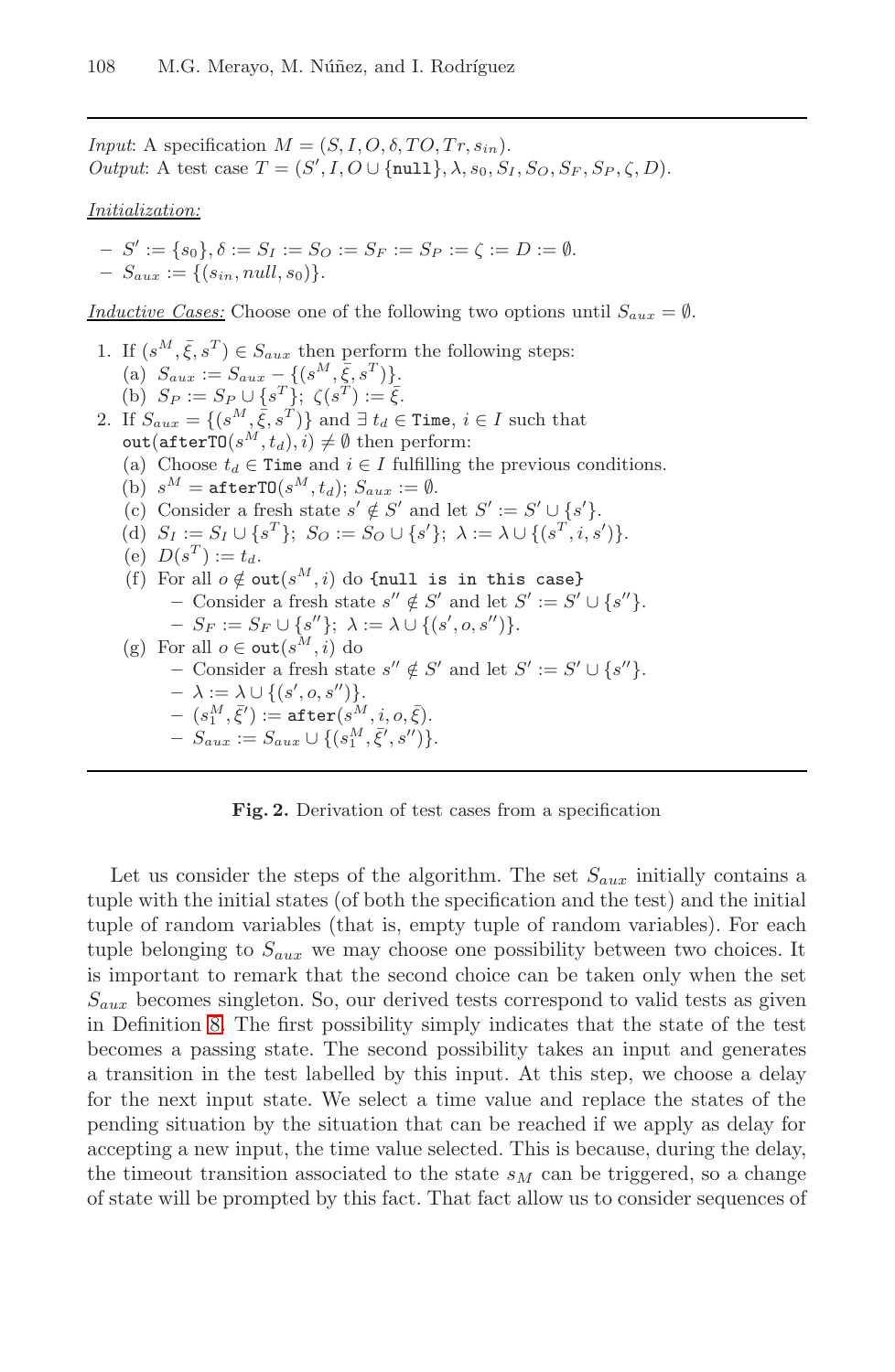<span id="page-12-0"></span>

**Fig. 3.** Examples of Tests

timeout transitions, that is, traces where those transitions are triggered because no input action is received by the system.

Then, the whole sets of outputs is considered. If the output is not expected by the implementation (step 2.(f) of the algorithm) then a transition leading to a failing state is created. This could be simulated by a single branch in the test, labelled by else, leading to a failing state (in the algorithm we suppose that all the possible outputs appear in the test). For the expected outputs (step  $2.(g)$  of the algorithm) we create a transition with the corresponding output action and add the appropriate tuple to the set  $S_{aux}$ .

Finally, let us remark that finite test cases are constructed simply by considering a step where the second inductive case is not applied. Finally, let us comment on the finiteness of our algorithm. If we do not impose any restriction on the implementation (e.g., a bound on the number of states) we cannot deter[mi](#page-12-0)ne some important information such as the maximal length of the traces that the implementation can pe[rfo](#page-3-0)rm. In other words, we would need a coverage criterium to generate a finite test suite. Since we do not assume, by default, any criteria, all we can do is to say that this is the, in general, infinite test suite that would allow to prove completeness. Obviously, one can impose restrictions such as "generate  $n$  tests" or "generate all the tests with  $m$  inputs" and *completeness* will be obtained up to that coverage criterium.

Example 3. In Figure 3 we present some examples of test cases. These tests are derived from the specification presented in Figure 1. In the test  $T_1$  we consider a delay of 3 time units in the step 2.(a) of the algorithm as well as the input b. A transition labelled by this input is generated in the test. Next, all outputs are considered. Due to the fact that the specification only accepts the output 1, two transitions leading to a fail state are created for the outputs 0 and 2 respectively (step  $2(f)$  of the algorithm). Moreover, we create a transition for the output 1 (step  $2(g)$  of the algorithm). After this, we select again the input b and establish a delay of 2 time units for this input. The corresponding transitions are created in the test. Finally, we apply the step 1 of the algorithm in order to conclude the generation of this test. The pass states contain some random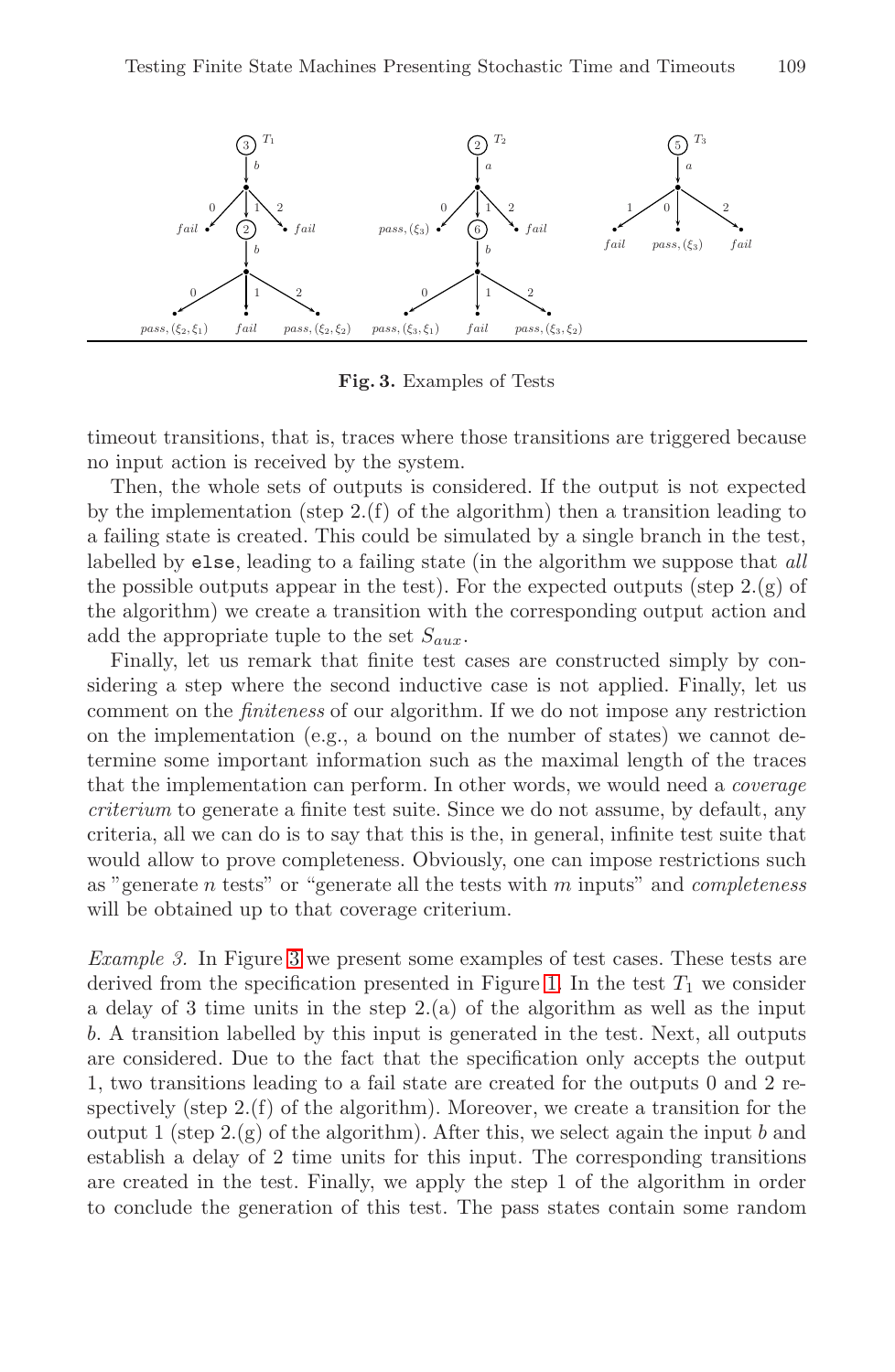variables, extracted from the specification, that will be used to compare the time values that the implementation takes to perform outputs with the ones that are presented in the specification. For instance, the tuple  $(\xi_2, \xi_1)$  that appears in the pass state of the left branch of  $T_1$  is extracted from the transitions  $s_1 \xrightarrow{b/1} \xi_2$   $s_4$ and  $s_4 \xrightarrow{b/0} \xi_1$   $s_1$ . Regarding the test  $T_2$ , let us note that the number of random variables associated with the pass states varies depending on the level in which it is derived. That is because we generate a tuple of random variables that presents so many elements as pairs of input/outputs have been transversed in the specification. The tests  $T_2$  and  $T_3$  consider the same input in the first transition a. The difference lies in the delays we consider for each of them, 2 and 5 time units, respectively. This fact makes that for the test  $T_2$  the output 1 is accepted. However, in the test  $T_3$  it leads to a fail state, because in this case the timeout associated to the initial state should be triggered after 4 time units and the machine would change its state to  $s_2$ , where the output 1 is not accepted for the input  $a$ .

Finally, we present the result that relates, for a specification  $S$  and an implementation I, implementation relations and application of test suites.

<span id="page-13-0"></span>**Theorem 1.** Let  $S, I$  be SFSMs. Let  $H$  be a multiset of test executions of  $I$ ,  $0 \leq \alpha \leq 1$ , and  $\Phi = \{(\sigma, \bar{t}) \mid \exists \bar{t}_o : (\sigma, \bar{t}, \bar{t}_o) \in H\} \cap \text{InsFEvo1}(S)$ . We have that:

 $-I$  confs<sup>(α, H)</sup> S iff I [weak](#page-14-0)ly (α, H)−passes tests(S).  $-I$  confs<sup> $(α,H)$ </sup> S iff I strongly  $(α,H)$ −passes tests(S).

 $\Box$ 

# **6 Concluding Remarks**

This paper concludes the work initiated in [10]. There, we presented a new notion of finite state machine to specify, in an easy way, both the passing of time due to timeouts and the time due to the performance of actions. In addition, we presented several implementation relations based on the notion of conformance. These relations shared a common pattern: The implementation must conform to the specification regarding functional aspects. In this paper we introduce a notion of test, how to apply a test suite to an implementation, and what is the meaning of successfully passing a test suite. Even though implementation relations and passing of test suites are, apparently, unrelated concepts, we provide a link between them: We give an algorithm to derive test suites from specifications in such a way that a test suite is successfully passed iff the implementation conforms to the specification. This result, usually known as soundness and completeness, allows a user that in order to check the correctness of an implementation, it is the same to consider an implementation relation or to apply a derived test suite.